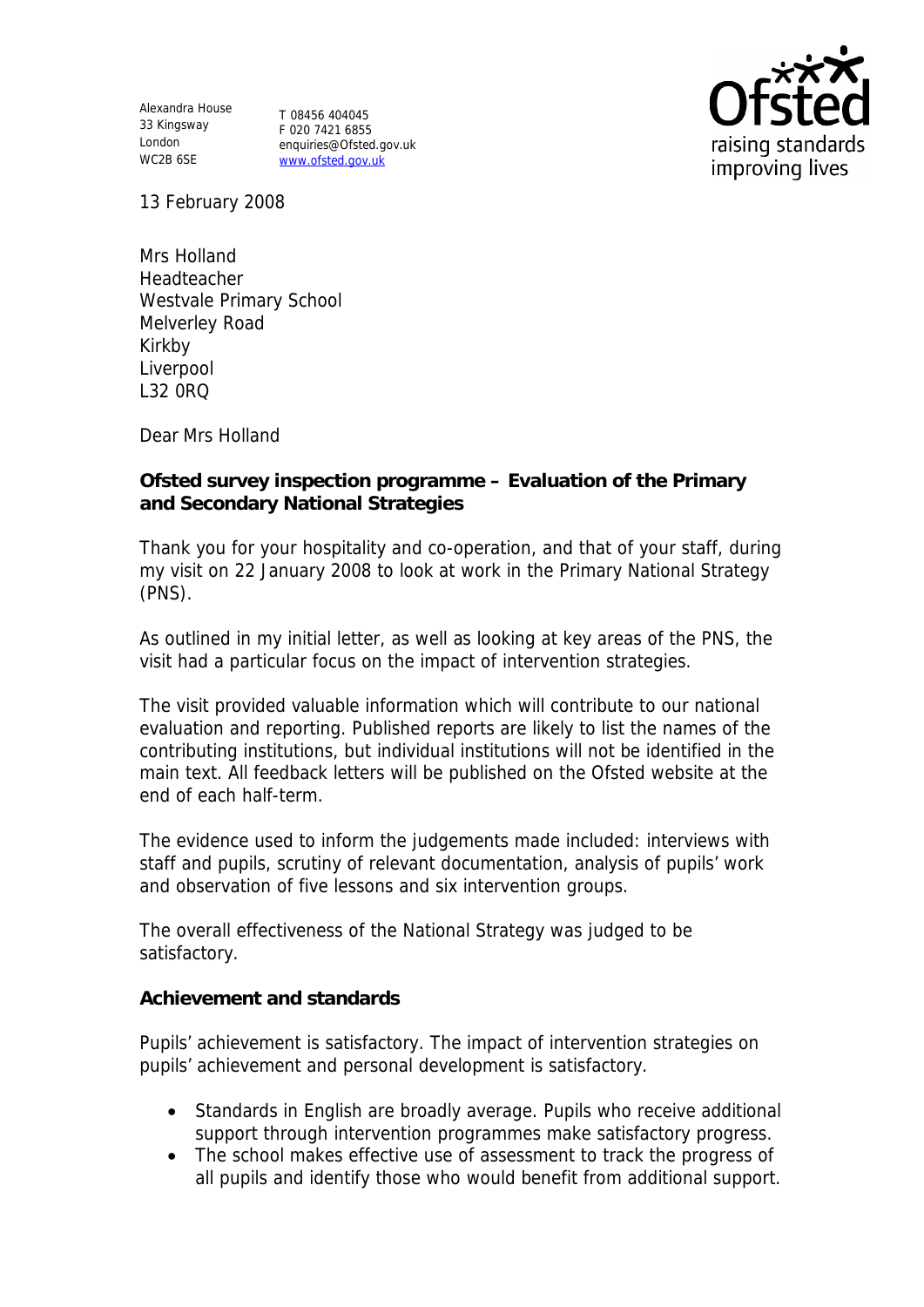- The recently introduced National Strategy material to support the teaching of reading is helping previously underachieving pupils reach the expected levels for their ages.
- Pupils speak with enthusiasm about their intervention groups and feel that they help to improve their reading and writing skills. Relationships are good and pupils want to learn. Pupils work well collaboratively.

**Quality of teaching and learning in English**

The quality of teaching and learning is satisfactory. The impact of intervention strategies on teaching and learning is satisfactory.

- The teaching of phonics is good and accelerates pupils' progress. These lessons use Primary Strategy materials and have precise learning objectives. Teachers have a good understanding of the recent guidance on the teaching of reading and use assessments to group pupils appropriately.
- Teaching assistants lead many of the intervention groups. They make a sound contribution to pupils' progress overall but a minority reveal weak subject knowledge through their selection of learning activities and unhelpful marking.
- In lessons and intervention sessions aimed at improving writing, the planned learning objectives are too broad. This makes it difficult for teachers and teaching assistants to assess how far the pupils have improved their writing skills.

## **Quality of curriculum**

The quality of the curriculum is satisfactory. The impact of intervention strategies in the curriculum is satisfactory.

- The school adapts Primary Strategy materials, or uses alternative resources, to give the targeted pupils additional time to improve their literacy skills. Inevitably, pupils receiving these interventions miss parts of lessons on other subjects. The school takes care to ensure that, despite this, pupils experience a broad and balanced curriculum.
- There are too few opportunities for pupils to apply their literacy skills in independent writing activities.

## **Leadership and management**

Leadership and management in English are satisfactory. The effectiveness of the leadership and management of intervention strategies is satisfactory.

• The leadership team provides sound direction for raising standards. Following good external support, it now collects and analyses data in line with the principles promoted by the Primary National Strategy.